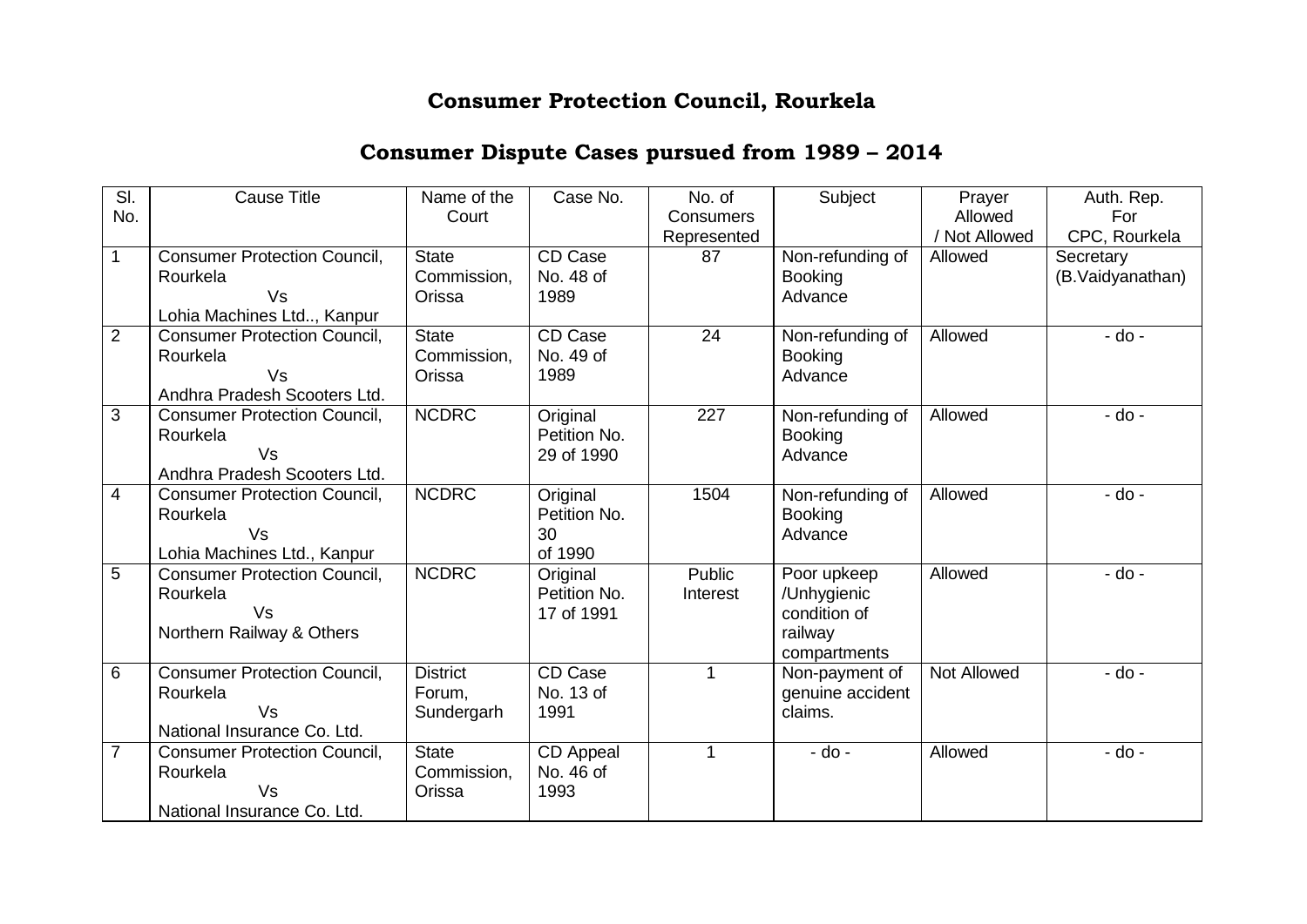| SI. | <b>Cause Title</b>                  | Name of the     | Case No.       | No. of        | Subject                | Prayer        | Auth. Rep.       |
|-----|-------------------------------------|-----------------|----------------|---------------|------------------------|---------------|------------------|
| No. |                                     | Court           |                | Consumers     |                        | Allowed       | For              |
|     |                                     |                 |                | Represented   |                        | / Not Allowed | CPC, Rourkela    |
| 8   | <b>Consumer Protection Council,</b> | <b>District</b> | <b>CD Case</b> |               | Whimsical              | Allowed       | Secretary        |
|     | Rourkela                            | Forum,          | No.            |               | disconnection of       |               | (B.Vaidyanathan) |
|     | Vs                                  | Sundergarh      | of 1991        |               | telephone              |               |                  |
|     | Telecom District Engineer,          |                 |                |               | connection             |               |                  |
|     | Rourkela                            |                 |                |               |                        |               |                  |
| 9   | <b>Consumer Protection Council,</b> | <b>District</b> | CD Case No.    |               | Non-supply of          | Allowed       | - do -           |
|     | Rourkela                            | Forum,          |                |               | goods, after           |               |                  |
|     | Vs                                  | Sundergarh-II   | of 1991        |               | accepting              |               |                  |
|     | M/s Gals-N-Dolls, Rourkela          |                 |                |               | payment                |               |                  |
| 10  | <b>Consumer Protection Council,</b> | <b>District</b> | CD Case        | 1             | Compensation for       | Allowed       | $-do -$          |
|     | Rourkela                            | Forum,          | No.            |               | damaged saree.         |               |                  |
|     | Vs                                  | Sundergarh      | of 1991        |               |                        |               |                  |
|     | M/s Clean India, Rourkela           |                 |                |               |                        |               |                  |
| 11  | <b>Consumer Protection Council,</b> | <b>NCDRC</b>    | Original       | <b>Public</b> | Non-specification      | Not Allowed   | $-do -$          |
|     | Rourkela                            |                 | Petition No.   | Interest      | of fees, for           |               |                  |
|     | Vs                                  |                 | of 1993        |               | booking tickets by     |               |                  |
|     | <b>Indian Airlines</b>              |                 |                |               | off-line Travel        |               |                  |
|     |                                     |                 |                |               | Agents.                |               |                  |
| 12  | <b>Consumer Protection Council,</b> | <b>District</b> | CD Case No.    | $\mathbf{1}$  | Non-refunding of       | Allowed       | $-do -$          |
|     | Rourkela                            | Forum,-II,      | of 1993 (?)    |               | <b>Booking Advance</b> |               |                  |
|     | <b>Vs</b>                           | Bangalore       |                |               |                        |               |                  |
|     | Sipani Automobiles, Bangalore       |                 |                |               |                        |               |                  |
| 13  | <b>Consumer Protection Council,</b> | <b>State</b>    | CD Case No.    | 86            | Non-payment of         | Allowed       | - do -           |
|     | Rourkela                            | Commission,     | 275 of 1993    |               | matured policies.      |               |                  |
|     | <b>Vs</b>                           | Orissa          |                |               |                        |               |                  |
|     | M/s Jilex Finance & Investment      |                 |                |               |                        |               |                  |
|     | Ltd., Calcutta                      |                 |                |               |                        |               |                  |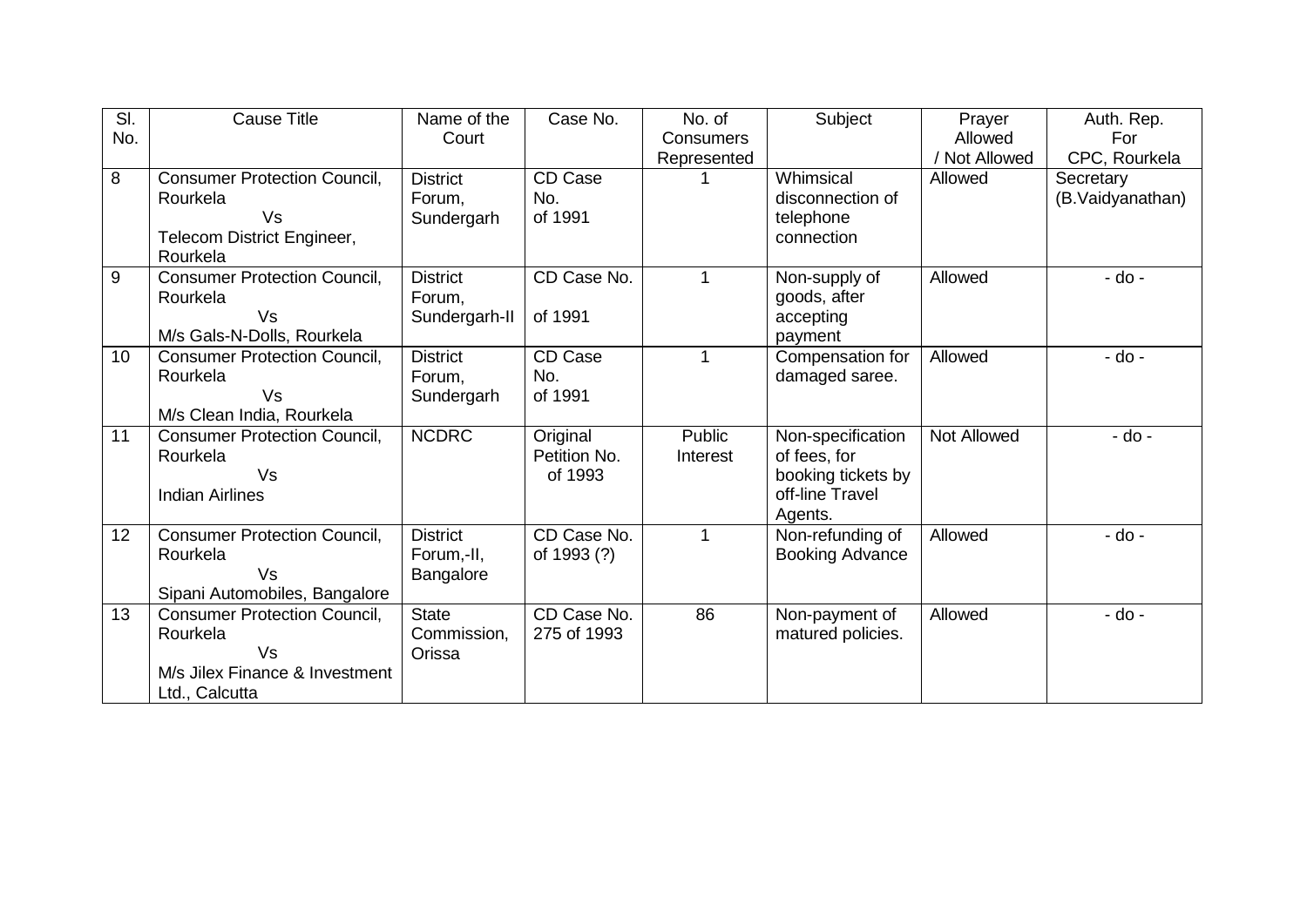| $\overline{\mathsf{SI}}$ | <b>Cause Title</b>                                                                                     | Name of the                                | Case No.                                          | No. of           | Subject                                                                                             | Prayer             | Auth. Rep.                    |
|--------------------------|--------------------------------------------------------------------------------------------------------|--------------------------------------------|---------------------------------------------------|------------------|-----------------------------------------------------------------------------------------------------|--------------------|-------------------------------|
| No.                      |                                                                                                        | Court                                      |                                                   | <b>Consumers</b> |                                                                                                     | Allowed            | For                           |
|                          |                                                                                                        |                                            |                                                   | Represented      |                                                                                                     | / Not Allowed      | CPC, Rourkela                 |
| 14                       | <b>Consumer Protection Council,</b><br>Rourkela<br>Vs<br>Rourkela Regional<br><b>Improvement Trust</b> | <b>NCDRC</b>                               | <b>First Appeal</b><br>Nos. 151 to<br>166 of 1994 | 14               | Can the State<br>Commission<br>allow the<br><b>Opposite Party</b><br>itself to decide a<br>dispute? | Allowed            | Secretary<br>(B.Vaidyanathan) |
| 15                       | <b>Consumer Protection Council,</b><br>Rourkela<br>Vs<br>GM, South Eastern Railway                     | <b>District</b><br>Forum,<br>Sundergarh-II | CD Case No.<br>of<br>1994                         | 4                | Not providing<br>accommodation<br>to passengers,<br>who had<br>confirmed berths.                    | Allowed            | $-do -$                       |
| 16                       | <b>Consumer Protection Council,</b><br>Rourkela<br>Vs<br>Asst. Post Master,<br>Bhubaneswar             | <b>District</b><br>Forum,<br>Sundergarh-II | CD Case No.<br>26 of 1994                         | 1                | Violating terms of<br><b>NSC Certificates</b><br>issued, as well as<br>the Gazette<br>Notification  | <b>Not Allowed</b> | $-do -$                       |
| 17                       | <b>Consumer Protection Council,</b><br>Rourkela<br>Vs<br>Asst. Post Master,<br>Bhubaneswar             | <b>State</b><br>Commission,<br>Orissa      | CD Appeal<br>No. 328 of<br>1994                   | 1                | $-$ do $-$                                                                                          | <b>Not Allowed</b> | $-do -$                       |
| 18                       | <b>Consumer Protection Council,</b><br>Rourkela<br>Vs<br>Asst. Post Master,<br>Bhubaneswar             | <b>NCDRC</b>                               | Revision<br>Petition No.<br>1106 of 1995          | 1                | $-do -$                                                                                             | <b>Not Allowed</b> | $-do -$                       |
| 19                       | <b>Consumer Protection Council,</b><br>Rourkela<br>Vs<br>Sree Shyam Air Services,<br>Rourkela          | <b>District</b><br>Forum,<br>Sundergarh-II | CD Case No.<br>59 of 1995                         | $\mathbf 1$      | Non-delivery of<br>the consignment.                                                                 | Not Allowed        | $-do -$                       |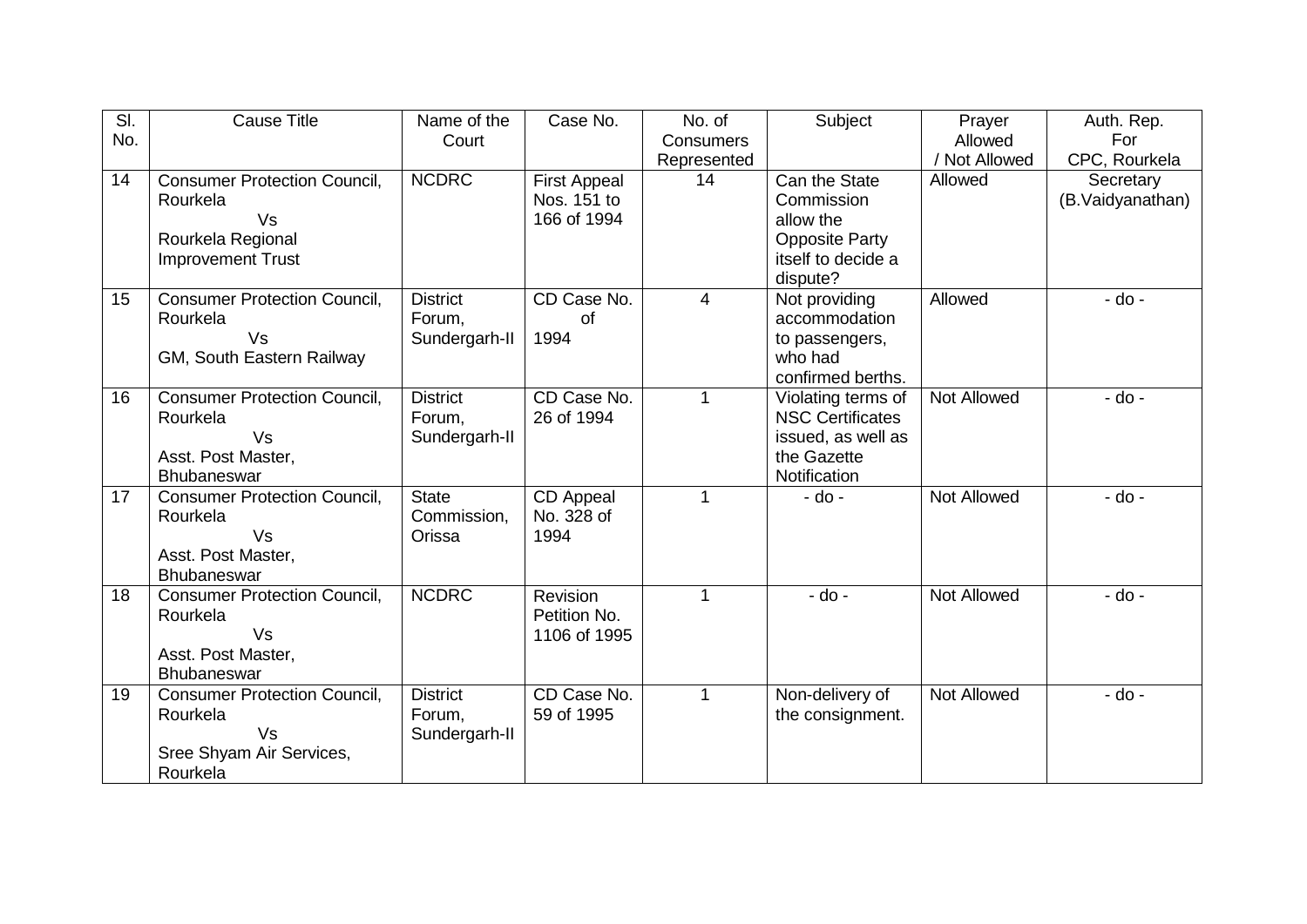| SI.<br>No. | <b>Cause Title</b>                                                                                                           | Name of the<br>Court                       | Case No.                              | No. of<br><b>Consumers</b><br>Represented | Subject                                                                           | Prayer<br>Allowed<br>Not Allowed                           | Auth. Rep.<br>For<br>CPC, Rourkela |
|------------|------------------------------------------------------------------------------------------------------------------------------|--------------------------------------------|---------------------------------------|-------------------------------------------|-----------------------------------------------------------------------------------|------------------------------------------------------------|------------------------------------|
| 20         | <b>Consumer Protection Council,</b><br>Rourkela<br>Vs<br>Sree Shyam Air Services,<br>Rourkela                                | <b>State</b><br>Commission,<br>Orissa      | CD Appeal<br>No. 213 of<br>1996       |                                           | Non-delivery of<br>the consignment.                                               | Allowed                                                    | Secretary<br>(B.Vaidyanathan)      |
| 21         | <b>Consumer Protection Council,</b><br>Rourkela<br>Vs<br>Sr. Supdt. Of Post Offices                                          | <b>District</b><br>Forum,<br>Sundergarh-II | CD Case<br>No. 298/93,<br>Tr. 94/95   | 2                                         | Unauthorised<br>withdrawals from<br><b>CTD Accounts</b>                           | Partially<br>Allowed                                       | - do -                             |
| 22         | <b>Consumer Protection Council,</b><br>Rourkela<br>Vs<br>Sr. Supdt. Of Post Offices                                          | <b>State</b><br>Commission,<br>Orissa      | CD Appeal<br>No. 620 of<br>1996       | 2                                         | - do -                                                                            | Allowed                                                    | - do -                             |
| 23         | B. Vaidyanathan, Secretary,<br><b>Consumer Protection Council,</b><br>Rourkela<br>Vs<br>General Manager, Southern<br>Railway | <b>NCDRC</b>                               | Original<br>Petition No.<br>8 of 1995 | Public<br>Interest                        | Whimsical<br>diversion of<br>Bokaro-Alleppey<br>Express, from<br>Chennai Central. | Not allowed<br>(But Railways<br>implemented<br>the Demand) | - do -                             |
| 24         | <b>Consumer Protection Council,</b><br>Rourkela<br>Vs<br><b>Lucknow Development</b><br>Authority                             | <b>District</b><br>Forum,<br>Lucknow       | CD Case<br>No.                        |                                           | Non-refund of<br>Booking deposit.                                                 | Allowed                                                    | - do -                             |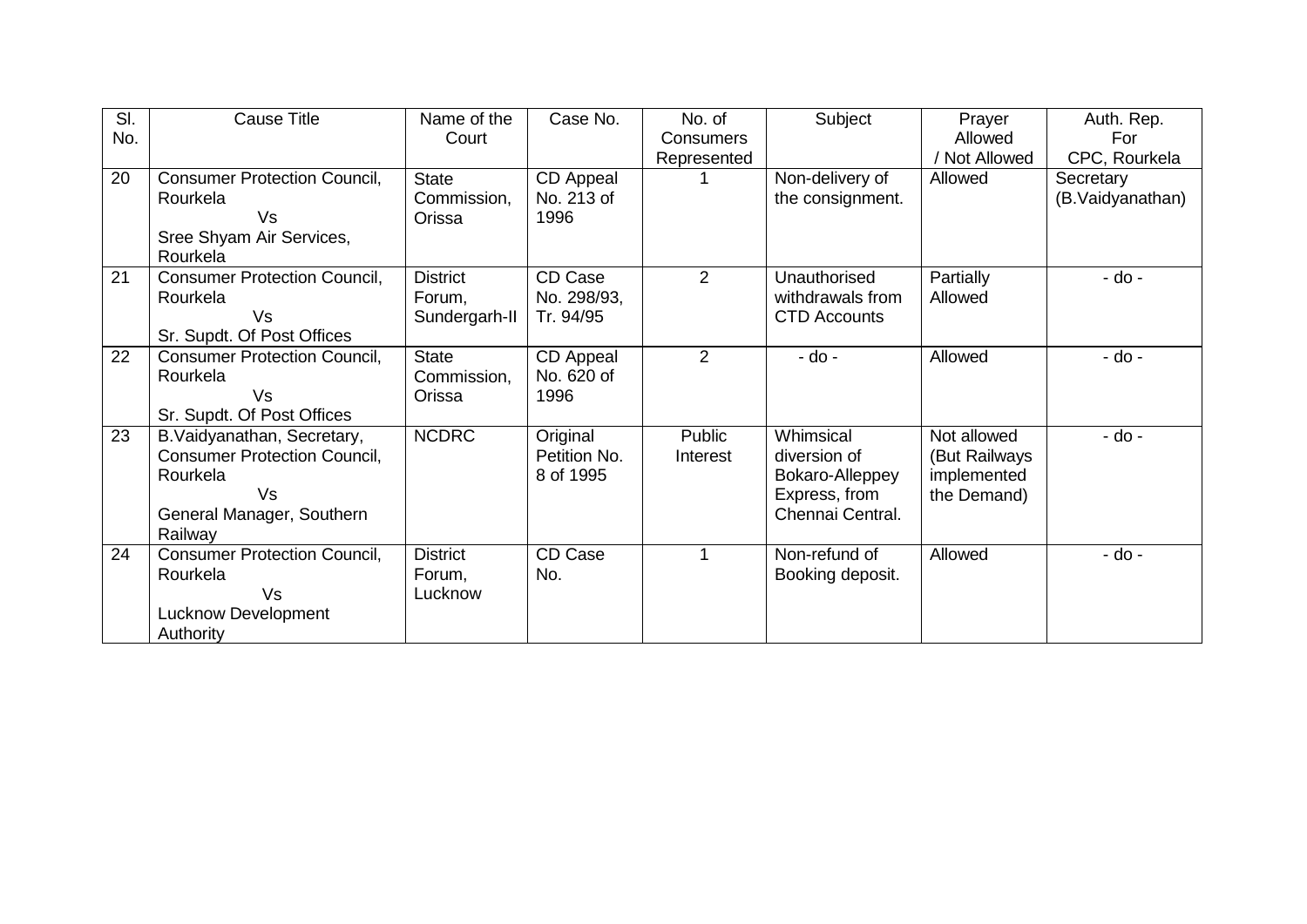| $\overline{\mathsf{SI}}$ | <b>Cause Title</b>                  | Name of the  | Case No.            | No. of      | Subject                | Prayer             | Auth. Rep.       |
|--------------------------|-------------------------------------|--------------|---------------------|-------------|------------------------|--------------------|------------------|
| No.                      |                                     | Court        |                     | Consumers   |                        | Allowed            | For              |
|                          |                                     |              |                     | Represented |                        | / Not Allowed      | CPC, Rourkela    |
| 25                       | <b>Consumer Protection Council,</b> | <b>State</b> | CD Case             | 14          | Non-providing of       | Partially          | Secretary        |
|                          | Rourkela                            | Commission,  | Nos. 336,           |             | infrastructural        | Allowed            | (B.Vaidyanathan) |
|                          | Vs                                  | Orissa       | 338, 345,           |             | facilieis; violation   |                    |                  |
|                          | Rourkela Regional                   |              | 346, 350,           |             | of Plan and            |                    |                  |
|                          | Improvement Trust /                 |              | 353, 354,           |             | Specifications;        |                    |                  |
|                          | Rourkela Development                |              | 358, 360,           |             | delay in handing       |                    |                  |
|                          | Authority                           |              | 362, 364,           |             | over possession,       |                    |                  |
|                          |                                     |              | 365, 366/92         |             | etc.                   |                    |                  |
|                          |                                     |              | and 182/93          |             |                        |                    |                  |
| 26                       | <b>Consumer Protection Council,</b> | <b>NCDRC</b> | <b>First Appeal</b> | 5           | - do -                 | Allowed            | $-do -$          |
|                          | Rourkela                            |              | Nos. 253-           |             |                        |                    |                  |
|                          | Vs                                  |              | 257 of 1998         |             |                        |                    |                  |
|                          | Rourkela Development                |              |                     |             |                        |                    |                  |
|                          | Authority                           |              |                     |             |                        |                    |                  |
| 27                       | <b>Consumer Protection Council,</b> | <b>State</b> | CD Case             | Public      | Undue delay and        | Allowed            | - do -           |
|                          | Rourkela                            | Commission,  | No. 13 of           | Interest    | stoppage of            |                    |                  |
|                          | Vs                                  | Orissa       | 1997                |             | Home delivery of       |                    |                  |
|                          | Indian Oil Corporation Ltd.         |              |                     |             | LPG refills.           |                    |                  |
| 28                       | <b>Consumer Protection Council,</b> | <b>NCDRC</b> | Original            | Public      | After collecting I     | Not Allowed        | - do -           |
|                          | Rourkela                            |              | Petition No.        | Interest    | Class Rail fare,       |                    |                  |
|                          | Vs                                  |              | 292 of 1996         |             | providing II           |                    |                  |
|                          | Chairman, Indian Railways &         |              |                     |             | <b>Class Chair Car</b> |                    |                  |
|                          | Ors.                                |              |                     |             | facility, in Ispat     |                    |                  |
|                          |                                     |              |                     |             | Express.               |                    |                  |
| 29                       | <b>Consumer Protection Council,</b> | Supreme      | <b>Civil Appeal</b> | Public      | - do -                 | <b>Not Allowed</b> | - do -           |
|                          | Rourkela                            | Court        | 48 of 1999          | Interest    |                        | (But Railways      |                  |
|                          | Vs                                  |              |                     |             |                        | implemented        |                  |
|                          | Chairman, Indian Railways &         |              |                     |             |                        | the Demand)        |                  |
|                          | Ors.                                |              |                     |             |                        |                    |                  |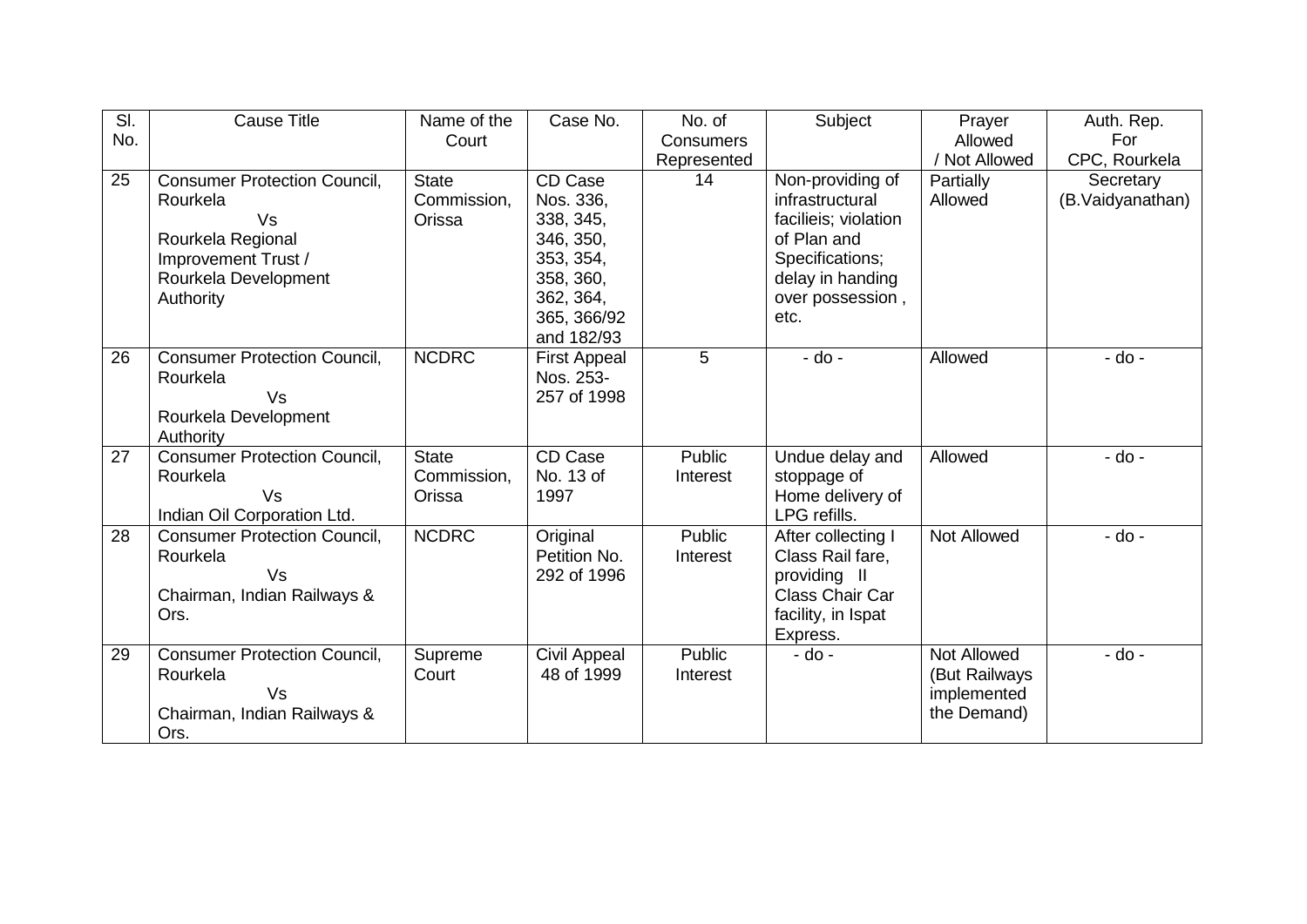| SI. | <b>Cause Title</b>                  | Name of the     | Case No.     | No. of           | Subject             | Prayer                | Auth. Rep.       |
|-----|-------------------------------------|-----------------|--------------|------------------|---------------------|-----------------------|------------------|
| No. |                                     | Court           |              | <b>Consumers</b> |                     | Allowed               | For              |
|     |                                     |                 |              | Represented      |                     | Not Allowed           | CPC, Rourkela    |
| 30  | <b>Consumer Protection Council,</b> | <b>State</b>    | CD Case      | Public           | Providing incorrect | <b>Partly Allowed</b> | Secretary        |
|     | Rourkela                            | Commission,     | No.          | Interest         | information by the  |                       | (B.Vaidyanathan) |
|     | Vs                                  | Orissa          | of           |                  | Railway Enquiry.    |                       |                  |
|     | South Eastern Railway               |                 | 1996         |                  |                     |                       |                  |
| 31  | <b>Consumer Protection Council,</b> | <b>District</b> | CD Case      | 16               | Non-completion of   | Allowed               | - do -           |
|     | Rourkela                            | Forum.          | No.          |                  | journey, due to     |                       |                  |
|     | Vs                                  | Sundergarh-II   | of 1997      |                  | poor maintenance.   |                       |                  |
|     | Kalinga & Kalinga Bus Service       |                 |              |                  |                     |                       |                  |
| 32  | <b>Consumer Protection Council,</b> | <b>District</b> | CD Case      |                  | Non-refunding of    | Partly Allowed        | - do -           |
|     | Rourkela                            | Forum,          | No.          |                  | fees paid, though   |                       |                  |
|     | Vs                                  | Sundergarh-II   | 171 of 1999  |                  | the student         |                       |                  |
|     | Principal, St. Paul's School,       |                 |              |                  | withdrew much       |                       |                  |
|     | Rourkela                            |                 |              |                  | before the          |                       |                  |
|     |                                     |                 |              |                  | commencement of     |                       |                  |
|     |                                     |                 |              |                  | the academic year.  |                       |                  |
| 33  | <b>Consumer Protection Council,</b> | <b>District</b> | CD Case      | 1                | Failure to comply   | Allowed               | $-do -$          |
|     | Rourkela                            | Forum,          | No.          |                  | with                |                       |                  |
|     | Vs                                  | Sundergarh-II   | <b>of</b>    |                  | Warranty service    |                       |                  |
|     | K.K. & Sons, Rourkela               |                 | 1998         |                  | (mixie).            |                       |                  |
| 34  | <b>Consumer Protection Council,</b> | <b>District</b> | CD Case No   | $\overline{4}$   | Stranded in         | Allowed               | $-$ do $-$       |
|     | Rourkela                            | Forum.          | 250 of 1999. |                  | Andaman, as the     |                       |                  |
|     | Vs                                  | Sundergarh-II   |              |                  | Agent misled that   |                       |                  |
|     | <b>Utkal Travels &amp; Tours,</b>   |                 |              |                  | the Return flight   |                       |                  |
|     | Rourkela                            |                 |              |                  | tickets were also   |                       |                  |
|     |                                     |                 |              |                  | confirmed,          |                       |                  |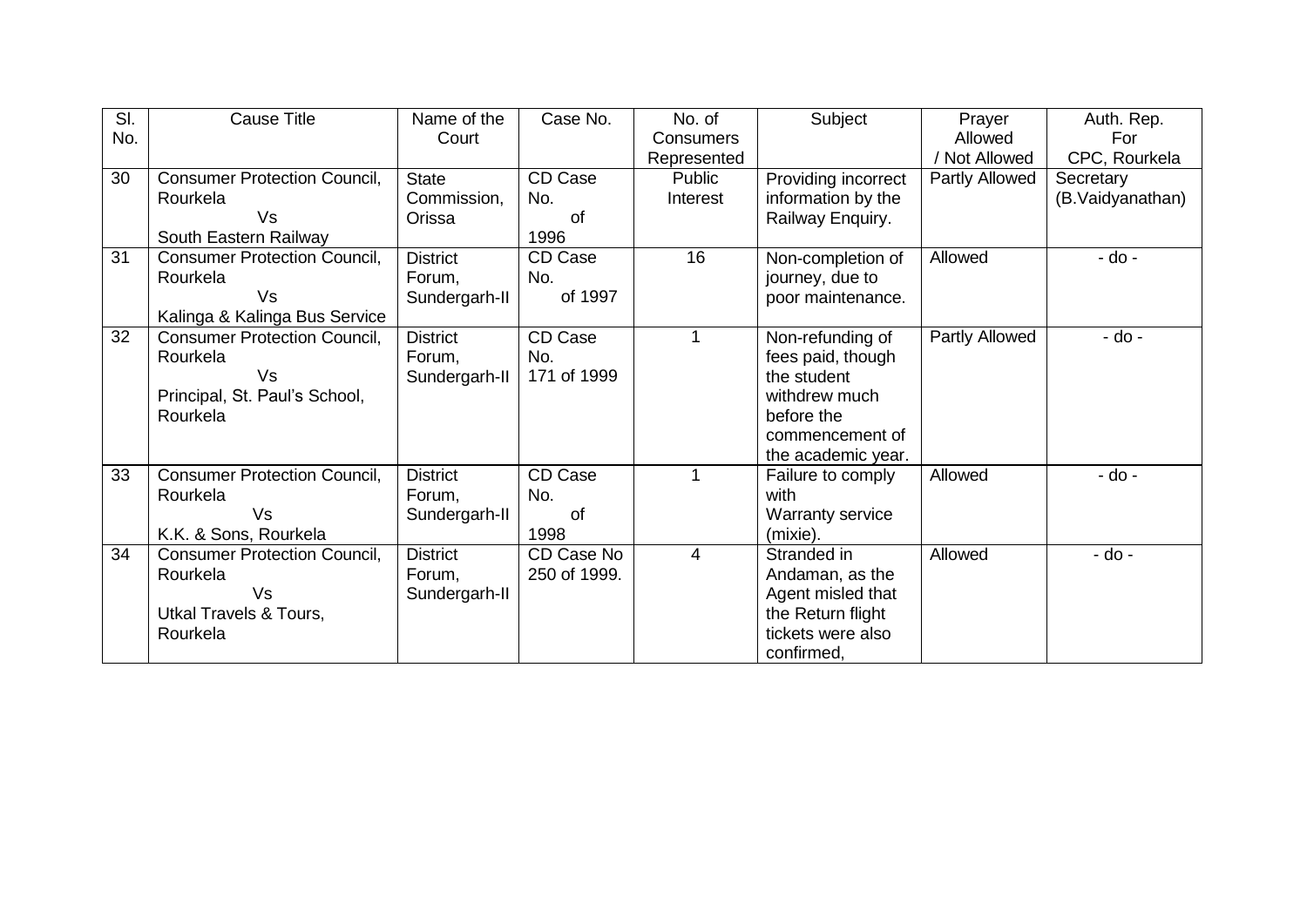| SI. | <b>Cause Title</b>                  | Name of the           | Case No.         | No. of           | Subject              | Prayer      | Auth. Rep.       |
|-----|-------------------------------------|-----------------------|------------------|------------------|----------------------|-------------|------------------|
| No. |                                     | Court                 |                  | <b>Consumers</b> |                      | Allowed     | For              |
|     |                                     |                       |                  | Represented      |                      | Not Allowed | CPC, Rourkela    |
| 35  | <b>Consumer Protection Council,</b> | <b>NCDRC</b>          | Original         | Public           | Under-weighment      | Allowed     | Secretary        |
|     | Rourkela                            |                       | Petition No.     | Interest         | of LPG refills, due  |             | (B.Vaidyanathan) |
|     | Vs                                  |                       | 224 of 2001      |                  | to shortcomings in   |             |                  |
|     | Indian Oil Corporation Ltd. &       |                       |                  |                  | the Bottling Plants, |             |                  |
|     | Ors.                                |                       |                  |                  | spread across the    |             |                  |
|     |                                     |                       |                  |                  | country.             |             |                  |
| 36  | In the matter of Authorised         | <b>NCDRC</b>          | Revision         | Public           | Whether an           | Allowed     | - do -           |
|     | Representatives of Parties          |                       | Petition No.     | Interest         | Authorised           |             |                  |
|     |                                     |                       | 1017 of          |                  | Representative of    |             |                  |
|     |                                     |                       | 2002             |                  | even a Consumer      |             |                  |
|     |                                     |                       |                  |                  | Organisation can     |             |                  |
|     |                                     |                       |                  |                  | appear and argue     |             |                  |
|     |                                     |                       |                  |                  | in consumer courts   |             |                  |
|     |                                     |                       |                  |                  | or not?              |             |                  |
| 37  | <b>Consumer Protection Council,</b> | II Addl.              | CD Case          |                  | Supply of            | Allowed     | - do -           |
|     | Rourkela                            | <b>District</b>       | No. 737 of       |                  | damaged              |             |                  |
|     | Vs                                  | Forum.                | 2005             |                  | Microwave Oven.      |             |                  |
|     | Fabmall (India) Pvt. Ltd. &         | Bangalore             |                  |                  |                      |             |                  |
|     | Ors.                                | <b>Urban District</b> |                  |                  |                      |             |                  |
| 38  | LG Electronics India Pvt. Ltd.      | <b>State</b>          | <b>CD</b> Appeal | 1                | The Oven supplied    | Not Allowed | - do -           |
|     | Vs                                  | Commission,           | No.              |                  | was in order and     |             |                  |
|     | <b>Consumer Protection Council,</b> | Karnataka             | 793 of 2006      |                  | M/s Fabmall was      |             |                  |
|     | Rourkela                            |                       |                  |                  | responsible.         |             |                  |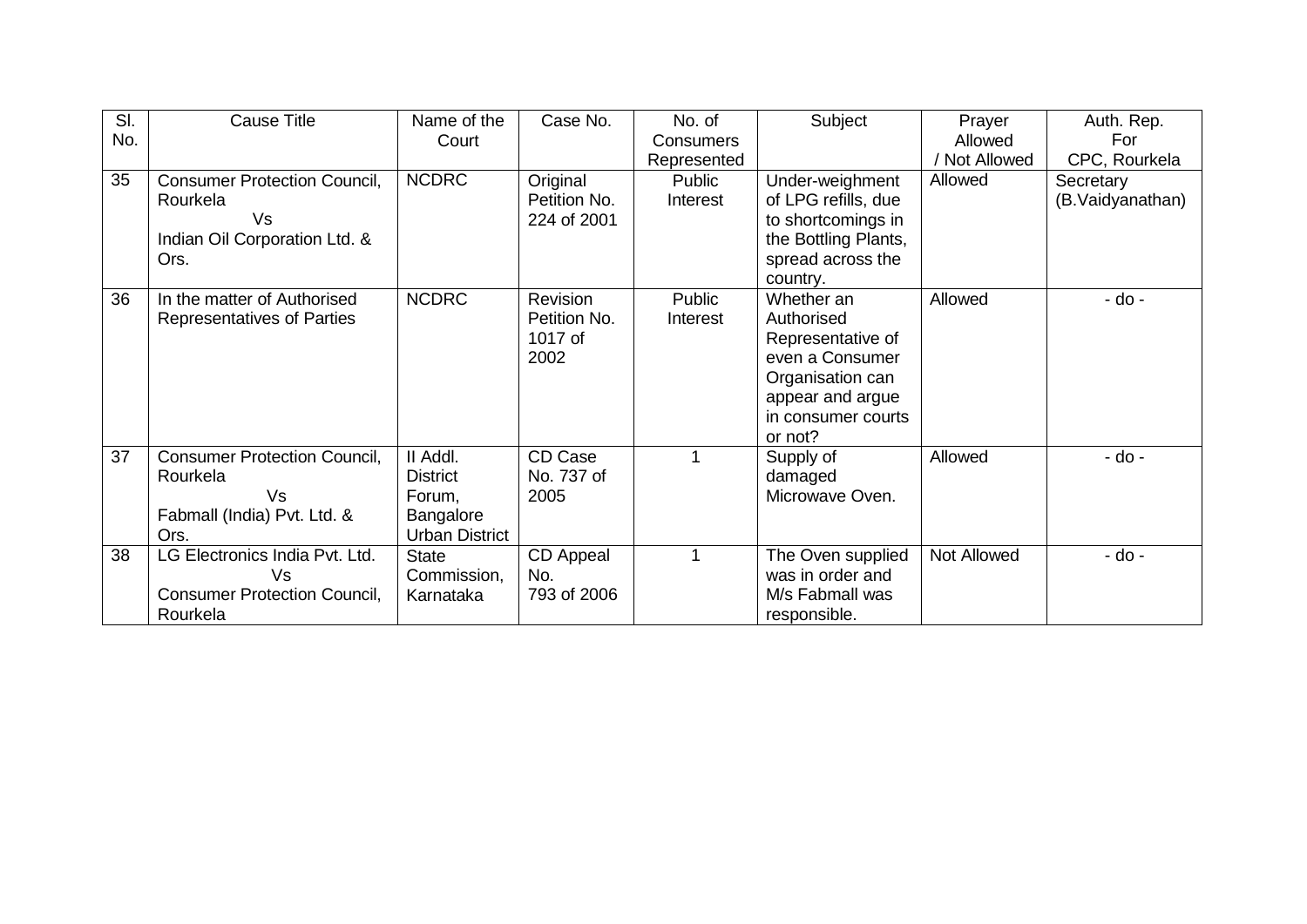| SI. | <b>Cause Title</b>                  | Name of the  | Case No.           | No. of                 | Subject          | Prayer             | Auth. Rep.          |
|-----|-------------------------------------|--------------|--------------------|------------------------|------------------|--------------------|---------------------|
| No. |                                     | Court        |                    | Consumers              |                  | Allowed            | For                 |
|     |                                     |              |                    | Represented            |                  | Not Allowed        | CPC, Rourkela       |
| 39  | Rourkela Development Authority      | Supreme      | <b>SLP (Civil)</b> | 5.                     | The Appellant    | Not Allowed        | Secretary           |
|     | Vs                                  | Court        | 14380/2006         |                        | claimed that the |                    | (B.Vaidyanathan)    |
|     | <b>Consumer Protection Council,</b> |              |                    |                        | allotments had   |                    |                     |
|     | Rourkela                            |              |                    |                        | already been     |                    |                     |
|     |                                     |              |                    |                        | cancelled and    |                    |                     |
|     |                                     |              |                    |                        | NCDRC had        |                    |                     |
|     |                                     |              |                    |                        | not taken note.  |                    |                     |
| 40  | <b>Consumer Protection Council,</b> | <b>NCDRC</b> | Review             | <b>Public Interest</b> | The              | <b>Not Allowed</b> | <b>Chief Mentor</b> |
|     | Rourkela                            |              | Petition - MA      |                        | Commission       |                    | (B.Vaidyanathan)    |
|     | Vs                                  |              | No. 257 of         |                        | had overlooked   |                    |                     |
|     | Indian Oil Corporation Ltd. &       |              | 2007               |                        | certain          |                    |                     |
|     | Ors.                                |              |                    |                        | important        |                    |                     |
|     |                                     |              |                    |                        | provisions of    |                    |                     |
|     |                                     |              |                    |                        | the Consumer     |                    |                     |
|     |                                     |              |                    |                        | Protection Act,  |                    |                     |
|     |                                     |              |                    |                        | nor reasons      |                    |                     |
|     |                                     |              |                    |                        | adduced for      |                    |                     |
|     |                                     |              |                    |                        | disallowing.     |                    |                     |
| 41  | <b>Consumer Protection Council,</b> | Supreme      | Civil Appeal       | Public Interest        | Failure to       | <b>Not Allowed</b> | - do -              |
|     | Rourkela                            | Court        | 10126/2010         |                        | invoke certain   |                    |                     |
|     | Vs                                  |              |                    |                        | important        |                    |                     |
|     | Indian Oil Corporation Ltd. &       |              |                    |                        | provisions of    |                    |                     |
|     | Ors.                                |              |                    |                        | CP Act, relating |                    |                     |
|     |                                     |              |                    |                        | to loss suffered |                    |                     |
|     |                                     |              |                    |                        | by the           |                    |                     |
|     |                                     |              |                    |                        | community at     |                    |                     |
|     |                                     |              |                    |                        | large.           |                    |                     |